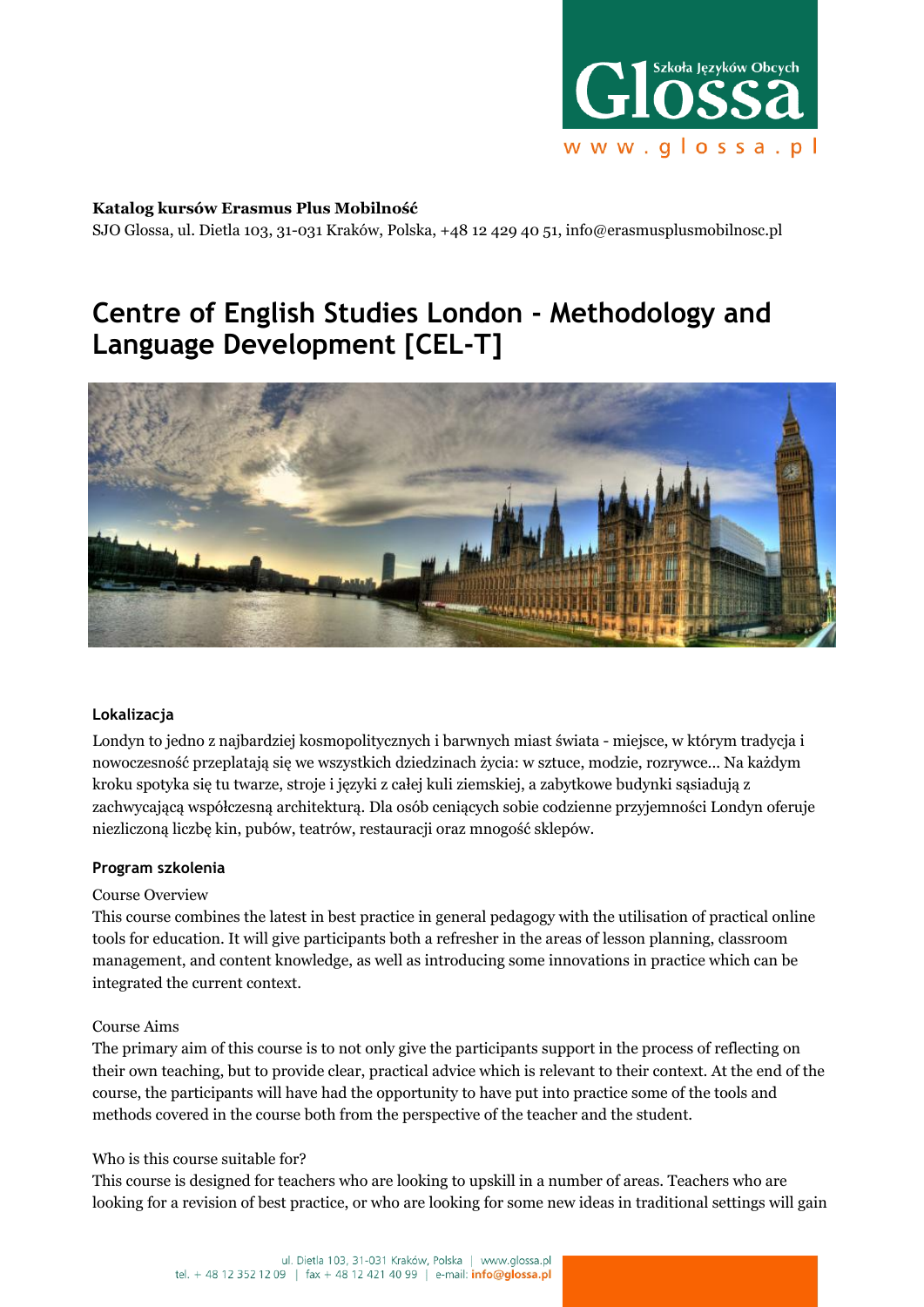

from this course, as will teachers who are looking at learning more about the use of technology both in and outside the classroom.

## What is in this course?

This course blends synchronous and asynchronous tasks to ensure that the timetable is best utilised. There is a recognition of the limitations and opportunities provided by the online space and this course endeavours to ensure that each participant has a fruitful experience.

The courses take place for two weeks (it's possible to join for only one week - first week of the two-week course). Language awareness and methodology sessions take place Monday to Friday mornings. The schools run an extensive cultural and social programme in the afternoons which includes visits to the various cultural attractions in the location.

# SAMPLE PROGRAMME:

1) Monday:

- Introduction, Ice Breakers, Needs Analysis
- Learner Styles and Thinking Skills

2) Tuesday

- Techniques for Teaching Vocabulary and The Lexical Approach
- The Productive Skills: Speaking and Writing
- Irish History and Politics
- 3) Wednesday
- The Receptive Skills: Reading and Listening
- Language Development
- 4) Thursday
- Language Development
- Exploiting the Course Book and Authentic Material
- Irish Culture and Idiomatic Langauge

5) Friday

- Task Based Learning
- Teacher's Choice
- 6) Monday
- Language Development
- Games, Activities and Drama in the Classroom
- 7) Tuesday
- Dealing with Pronunciation
- Techniques for Reviewing Vocabulary
- Irish Literature
- 8) Wednesday
- Teacher's Choice
- Language Development
- 9) Thursday
- Useful Websites and Other Resources
- Workshop: Material Design
- Blended Learning and e-Learning
- 10) Friday